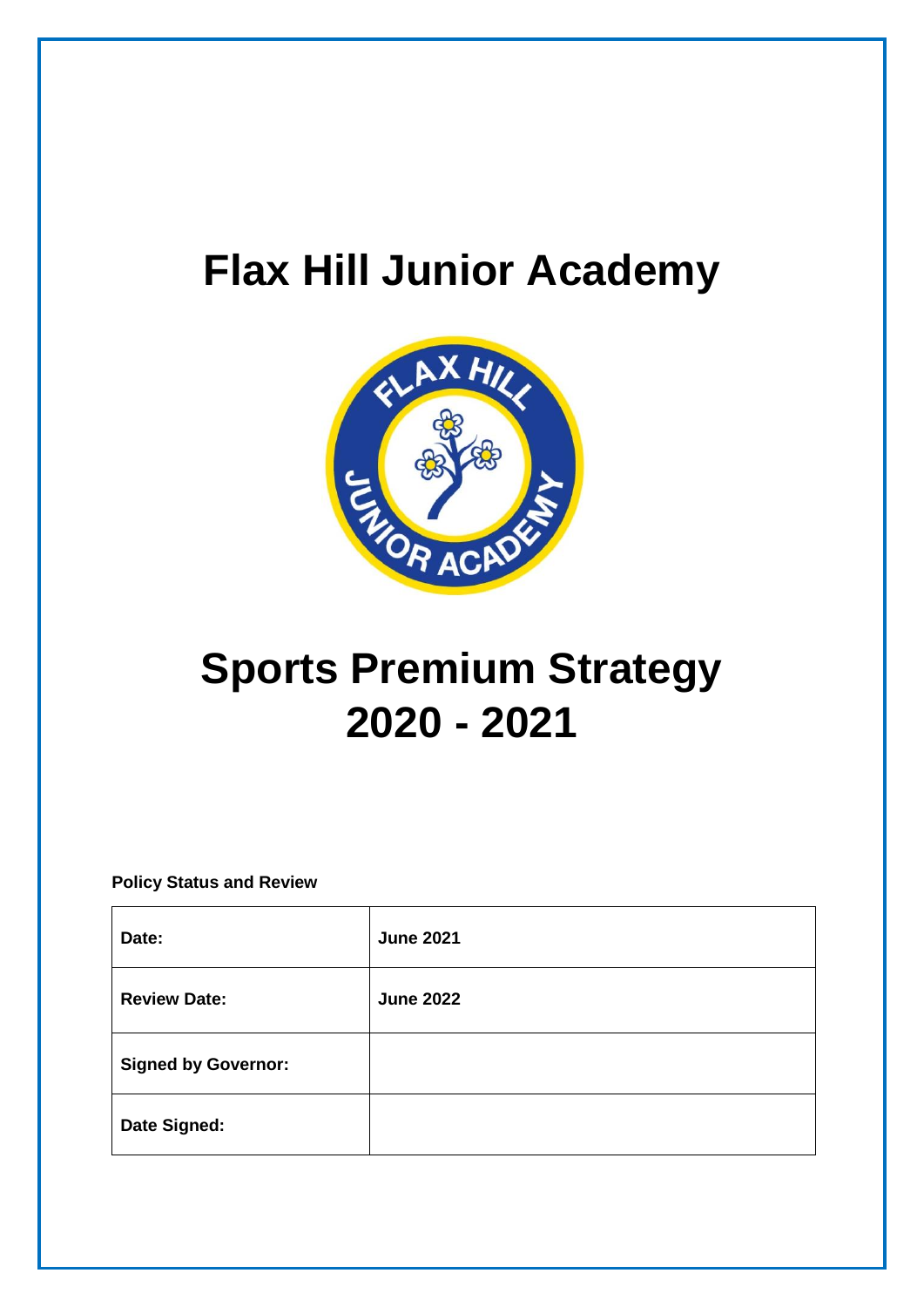#### **Objectives of Sports Premium Spending**

#### **Purpose of the premium**

The premium must be used to fund additional and sustainable improvements to the provision of PE and sport, for the benefit of primary-aged pupils to encourage the development of healthy, active lifestyles.

The Secretary of State does not consider the following expenditure as falling within the scope of additional or sustainable improvement:

- Employing coaches or specialist teachers to cover planning preparation and assessment (PPA) arrangements - these should come out of schools' core staffing budgets
- $\Box$ Teaching the minimum requirements of the existing PE curriculum.

**Accountability:** The head teacher senior leadership team and PE Leader will monitor, evaluate and review the strategies we have put into place for Sports Premium and report to the governing body on its progress and impact to inform governor accountability.

**Overview of Flax Hill Junior Academy's strategies for improving pupils' PE and sport participation and attainment and giving pupils the opportunity to develop a healthy, active lifestyle**

We spend our PE and sport funding in order to improve PE and sport participation; to enable pupils to develop a healthy, active lifestyle. Our aims are to create sustainable development by:

- 1. Engaging all pupils in regular physical activity kick-starting healthy active lifestyles;
- 2. Ensure the profile of PE and sport is raised across the school as a tool for whole school improvement;
- 3. Increase confidence, knowledge and skills of all staff in teaching PE and sport;
- 4. Broaden the experience of a range of sports and activities offered to all pupils;
- 5. Increase the participation opportunities in competitive sport

Our rationale for spending the money in this way is:

"ALL pupils leaving primary school to be physically literate and with the knowledge, skills and motivation necessary to equip them for a healthy, active lifestyle and lifelong participation in physical activity and sport." (The DfE Vision)

How the improvements made will be sustainable in the future:

- $\Box$  Increased knowledge and skills of all staff members
- □ Strong links established with local Primary and Secondary Schools
- $\Box$  Links formed with local community clubs in subsequent years.

**At Flax Hill Junior Academy, the PE and Sports funding is spent in a variety of ways with the direct and explicit aim of making additional and sustainable improvements to the provision of PE and sport. This is for the benefit of all pupils to encourage the development of healthy, active lifestyles.**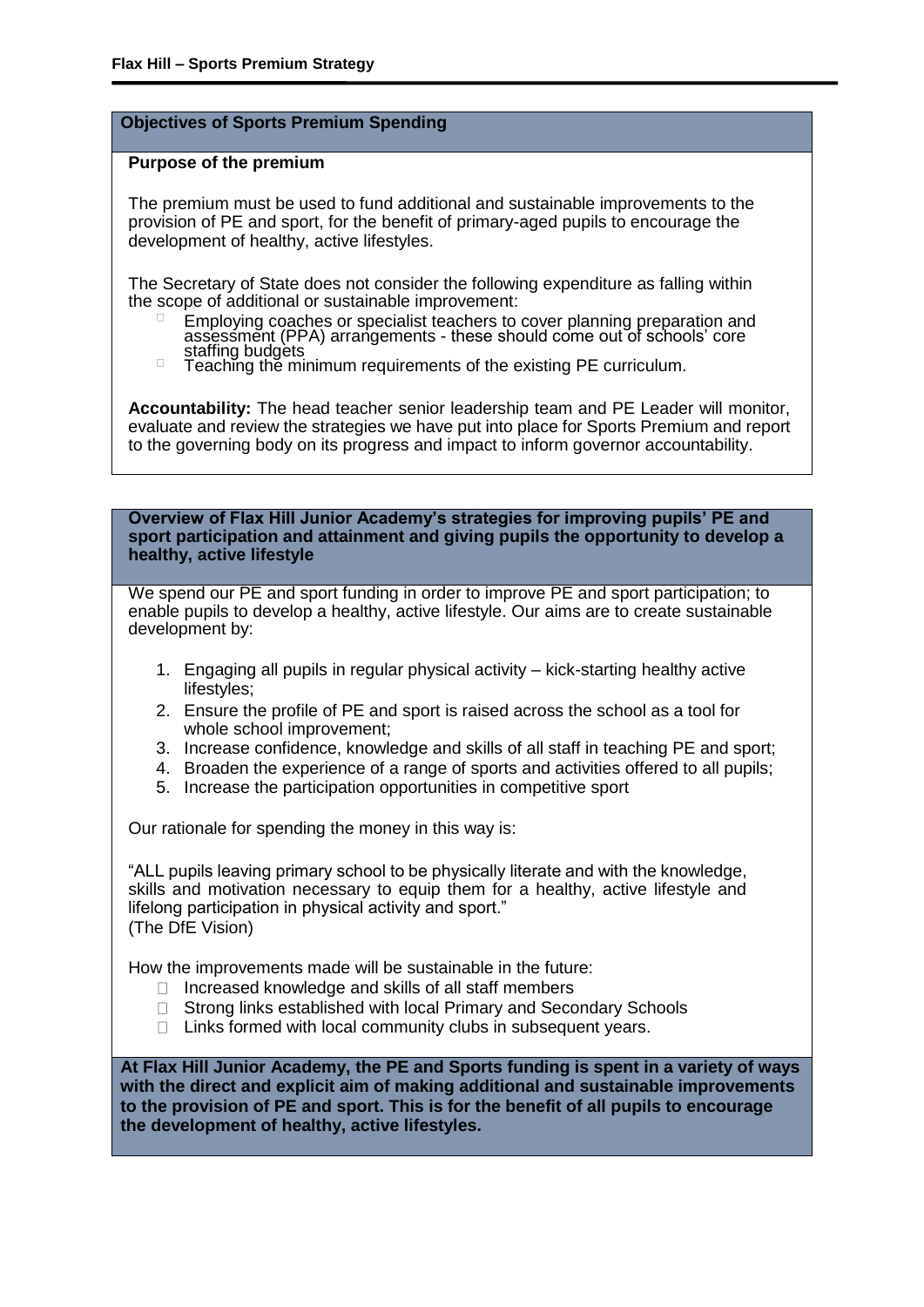**A breakdown of the 2019/20 expenditure is shown below, together with its impact on PE, sport and healthy active lifestyles' outcomes:**

## **Sport Premium Grant Received 2019-20 £18,700**

| A breakdown of the expenditure for the year 2019/2020 is shown below, together with<br>its projected impact: |                                                                                                                                                                                                                                                             |                                                                                                                                                                                                                                                                                                                                                                                                                                                                                                                                                                                                           |                       |
|--------------------------------------------------------------------------------------------------------------|-------------------------------------------------------------------------------------------------------------------------------------------------------------------------------------------------------------------------------------------------------------|-----------------------------------------------------------------------------------------------------------------------------------------------------------------------------------------------------------------------------------------------------------------------------------------------------------------------------------------------------------------------------------------------------------------------------------------------------------------------------------------------------------------------------------------------------------------------------------------------------------|-----------------------|
| <b>Strategy</b>                                                                                              |                                                                                                                                                                                                                                                             | <b>Evidence/Impact</b>                                                                                                                                                                                                                                                                                                                                                                                                                                                                                                                                                                                    |                       |
| A full time<br>member of staff<br>provided by<br>'Premier'.                                                  | <b>Description</b><br>The member of staff will<br>provide:<br>- Team Teaching<br>opportunities.<br>- Lunchtime club<br>- One after school club<br>each week.<br>- Baseline<br><b>Measurements</b><br>- Breakfast club<br>- Funtrition/ Healthy<br>lifestyle | A range of high level PE<br>lessons have been taught -<br>giving the opportunity to<br>children to take part in a<br>variety of sports (encouraging<br>participation outside of<br>school).<br>Team teaching has taken<br>place – allowing teachers to<br>put into practice what they<br>have observed and learnt.<br>Two after school clubs have<br>been provided with a range of<br>children taking part due to the<br>diverse amount of sports on<br>offer. Unfortunately, these<br>clubs only ran until March<br>2020 due to Covid-19.<br>The children received part of<br>the funtrition and healthy | Amount (£)<br>£14,250 |
|                                                                                                              |                                                                                                                                                                                                                                                             | lifestyle unit of work before<br>schools' partial closure for<br>Covid-19 lockdown.<br>Playground leaders was not<br>fully established due to Covid-<br>19.                                                                                                                                                                                                                                                                                                                                                                                                                                               |                       |
| Equipment                                                                                                    | To replace and<br>purchase new<br>equipment.                                                                                                                                                                                                                | A range of equipment has<br>been bought by Flax Hill to<br>impact upon the teaching and<br>learning for the children.                                                                                                                                                                                                                                                                                                                                                                                                                                                                                     | £638                  |
| Broaden the<br>experience of a<br>range of sports<br>and activities<br>offered to all<br>pupils              | Year 6 residential to<br>outdoor education<br>centre (Whitemoor<br>Lakes). Sports premium<br>used to subsidise costs.                                                                                                                                       | Children were able to<br>participate in outdoor<br>activities such as: zip wire,<br>climbing, fencing etc. They<br>learnt valuable skills whilst on<br>their residential trip.                                                                                                                                                                                                                                                                                                                                                                                                                            | £2000                 |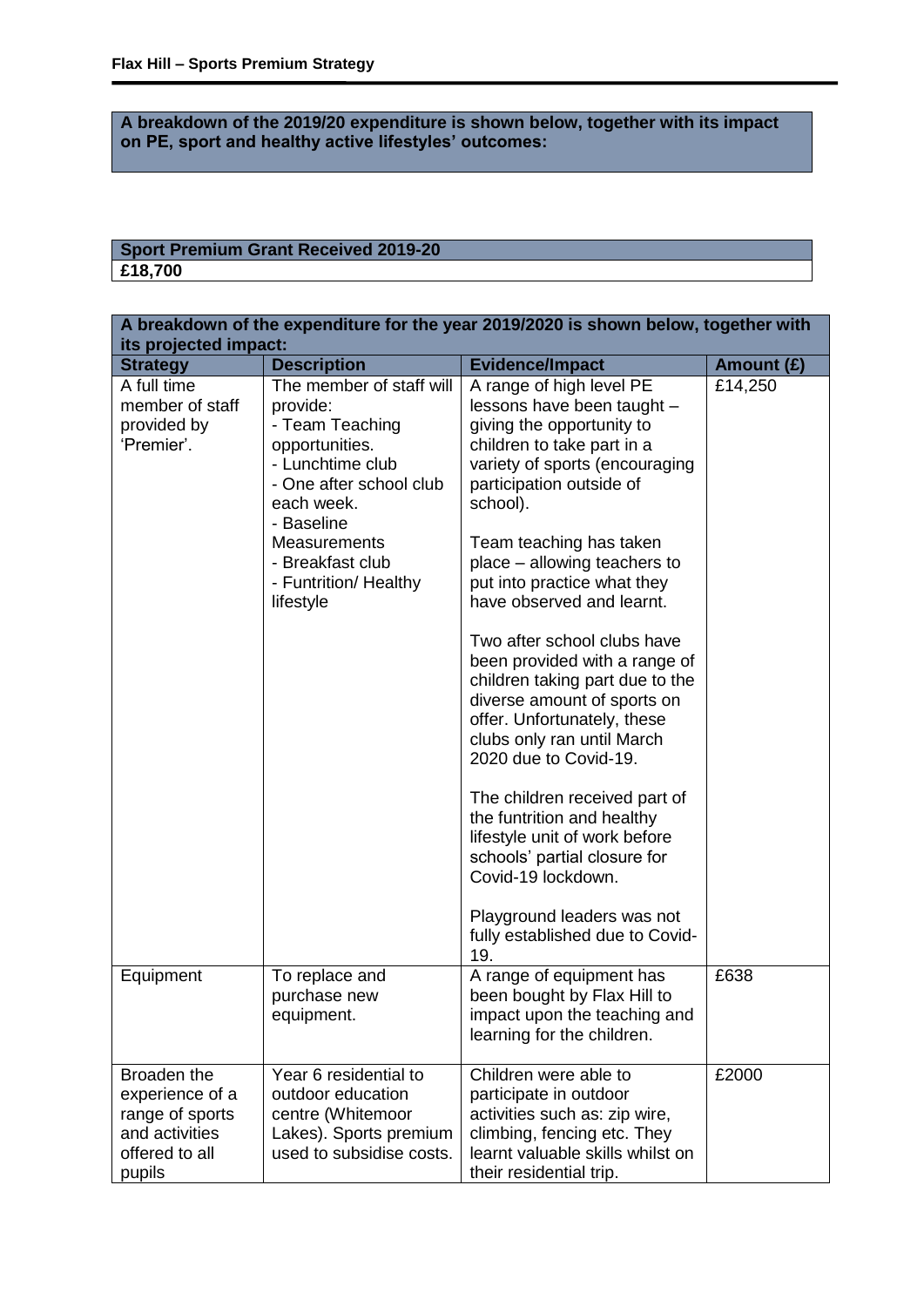| Increase the<br>participation<br>opportunities in<br>competitive sport                                   | <b>Entered into Cluster</b><br>competitions including,<br>cross country, football<br>(boys and girls), tag<br>rugby, hockey<br>competitions (Supply<br>costs). | Entering 100% of events<br>(both competitive and non-<br>competitive) available in<br>Tamworth.                                                                                                                                                   | £100  |
|----------------------------------------------------------------------------------------------------------|----------------------------------------------------------------------------------------------------------------------------------------------------------------|---------------------------------------------------------------------------------------------------------------------------------------------------------------------------------------------------------------------------------------------------|-------|
| Engaging all<br>pupils in regular<br>physical activity -<br>kickstarting<br>healthy active<br>lifestyles | Year 4 swimming<br>lessons. In the Summer<br>term swimming lesson<br>given to those pupils in<br>school unable to swim<br>25m (Yr 4-6).                        | Each class in Year 4 had one<br>term of swimming lessons.<br>Unfortunately, one class had<br>their swimming lessons cut<br>short due to Covid-19.<br>Unfortunately., we could not<br>implement the intervention in<br>the final term for the Y6's | £1712 |

#### **Sport Premium Grant Allocated 2020-21 £18,700**

| A breakdown of the projected expenditure for the year 2020/2021 is shown below,<br>together with its projected impact: |                                 |                                                                                                                                 |              |
|------------------------------------------------------------------------------------------------------------------------|---------------------------------|---------------------------------------------------------------------------------------------------------------------------------|--------------|
| <b>Strategy</b>                                                                                                        | <b>Description</b>              | <b>Proposed impact</b>                                                                                                          | Amount $(E)$ |
| A full time                                                                                                            | The member of                   | <b>Team teaching – staff will get the</b>                                                                                       | 15,000       |
| member of staff                                                                                                        | staff will                      | opportunity to team teach with a                                                                                                |              |
| provided by                                                                                                            | provide:                        | skilled member of staff. Due to                                                                                                 |              |
| 'Premier'.                                                                                                             | - Team                          | Covid-19 restrictions this will take                                                                                            |              |
|                                                                                                                        | Teaching                        | place outside and adults will be                                                                                                |              |
|                                                                                                                        | opportunities.                  | socially distanced.                                                                                                             |              |
|                                                                                                                        | - Lunchtime club<br>- Two after |                                                                                                                                 |              |
|                                                                                                                        | school clubs                    | Lunchtime club (playmakers) -<br>Unfortunately, due to staggered                                                                |              |
|                                                                                                                        | each week.                      | breaks because of Covid-19                                                                                                      |              |
|                                                                                                                        | - Parent and                    | restrictions we cannot run the                                                                                                  |              |
|                                                                                                                        | children fitness                | playmakers initiative.                                                                                                          |              |
|                                                                                                                        | classes.                        |                                                                                                                                 |              |
|                                                                                                                        | - Baseline                      | <b>After school club – children will</b>                                                                                        |              |
|                                                                                                                        | <b>Measurements</b>             |                                                                                                                                 |              |
|                                                                                                                        | - Breakfast club                | during their after school provision.                                                                                            |              |
|                                                                                                                        | - Funtrition/                   | Also, this will help engage children in                                                                                         |              |
|                                                                                                                        | Healthy lifestyle               | sports.                                                                                                                         |              |
|                                                                                                                        |                                 |                                                                                                                                 |              |
|                                                                                                                        |                                 | Parent and children classes-                                                                                                    |              |
|                                                                                                                        |                                 |                                                                                                                                 |              |
|                                                                                                                        |                                 |                                                                                                                                 |              |
|                                                                                                                        |                                 |                                                                                                                                 |              |
|                                                                                                                        |                                 | benefit from playing different sports<br>Unfortunately we cannot have<br>parents in the school due to Covid-19<br>restrictions. |              |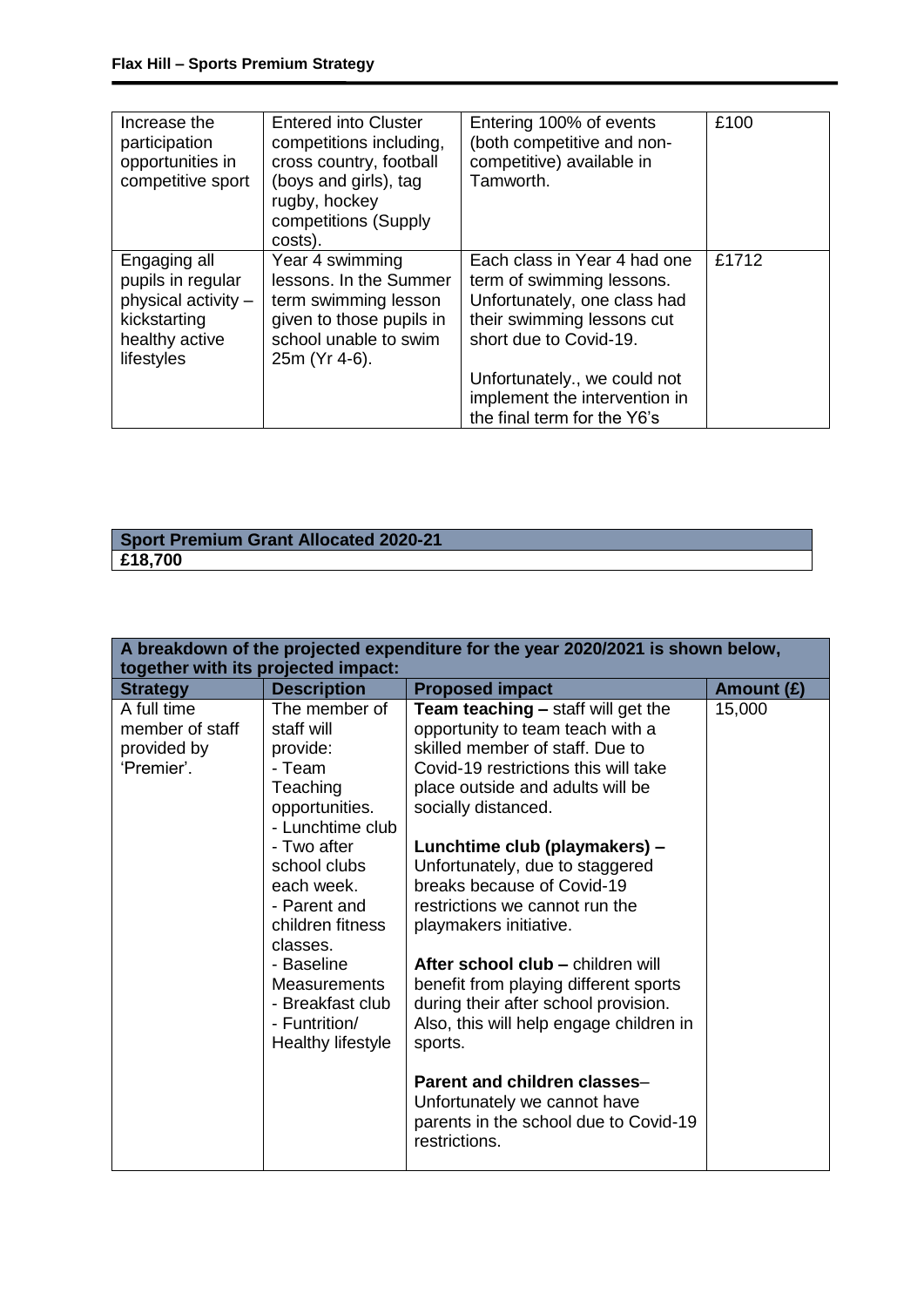|                                                                                                          |                                                                                                                                                                         | <b>Funtrition</b> $-$ A healthy eating and<br>moving programme designed to<br>encourage a healthy lifestyle.                                                                                                                                                        |       |
|----------------------------------------------------------------------------------------------------------|-------------------------------------------------------------------------------------------------------------------------------------------------------------------------|---------------------------------------------------------------------------------------------------------------------------------------------------------------------------------------------------------------------------------------------------------------------|-------|
| Equipment                                                                                                | To replace and<br>purchase new<br>equipment.                                                                                                                            | Provide a range of equipment for<br>engaging children in physical activity.<br>Also, giving them an opportunity to<br>take part in sports which they may<br>have not experienced before.                                                                            | £1000 |
| Broaden the<br>experience of a<br>range of sports<br>and activities<br>offered to all<br>pupils          | Year <sub>6</sub><br>residential to<br>outdoor<br>education<br>centre<br>(Whitemoor<br>Lakes). Sports<br>premium used<br>to subsidise<br>costs.                         | Unfortunately, due to Covid-19 our<br>Y6 residential in November has been<br>cancelled. We are hoping to provide<br>some outdoor experiences later in<br>the year Covid-19 permitting.                                                                              | £2000 |
| Increase the<br>participation<br>opportunities in<br>competitive sport                                   | Entered into<br><b>Cluster</b><br>competitions<br>including, cross<br>country, football<br>(boys and girls),<br>tag rugby,<br>hockey<br>competitions<br>(Supply costs). | We will hope to enter competitions if<br>they restart when Covid-19<br>restrictions end.                                                                                                                                                                            | £100  |
| Engaging all<br>pupils in regular<br>physical activity -<br>kickstarting<br>healthy active<br>lifestyles | Year <sub>4</sub><br>swimming<br>lessons. In the<br>Summer term<br>swimming<br>lesson given to<br>those pupils in<br>school unable to<br>swim 25m (Yr 4-<br>6).         | Children to participate in swimming<br>lessons in Year 4. Each class will<br>have one term of swimming lessons<br>where the aim will be to swim 25m<br>unaided. Swimming cannot start in<br>September but we are hoping for it to<br>start after October half term. | £700  |

This information can be made available in a range of formats and languages, including Braille and large print. If this would be useful to you or someone you know, please contact your Directorate HR Unit.

*A signed copy of this document is available from the school office.*